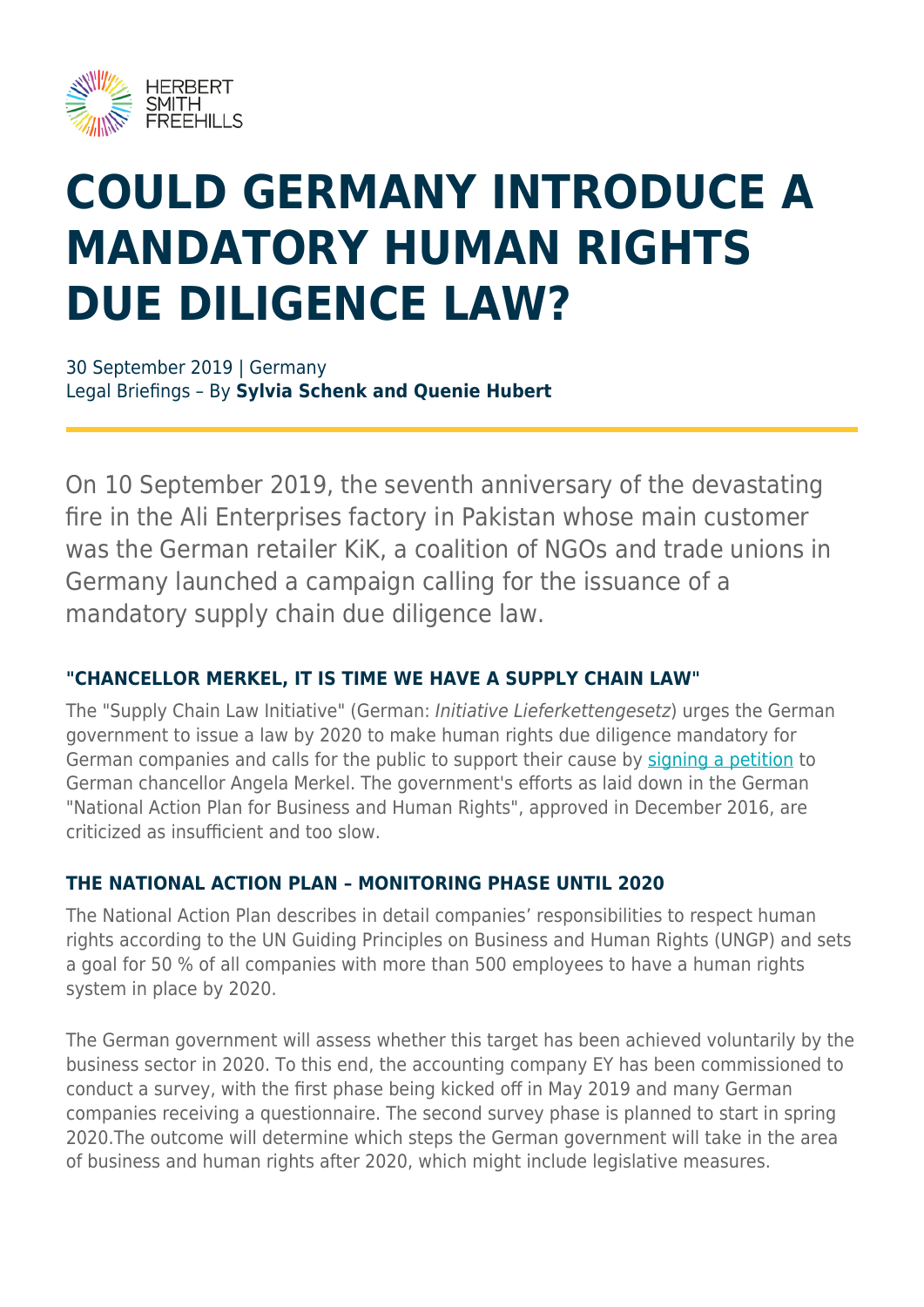This timeline makes it highly unrealistic that the recent NGO initiative will create enough momentum in order for a law to be introduced in 2020.

#### **IF THE VOLUNTARY APPROACH FAILS, WILL THERE BE A SUPPLY CHAIN LAW BEFORE 2021?**

Behind the scenes there has been some activity by parts of the German government, probably to increase the pressure on companies to voluntarily introduce human rights due diligence processes.

In February 2019, a draft for a supply chain law was leaked from the ministry of development and it was said that it could be issued should German companies not take the necessary steps themselves. This initial draft foresees penalties of up to 5 million Euros for companies which are not adhering to their human rights obligations. But the draft has not yet been on the agenda in any internal governmental discussion and there are doubts that it will be passed into law, at least not the current version and not before the monitoring phase according to the National Action Plan is completed.

#### **A TYPICALLY GERMAN APPROACH**

In Germany, there has been a long running discussion on whether laws are needed to achieve responsibility by the business sector or whether an approach of setting goals and relying on companies to comply voluntarily will lead to better results.

Those advocating for mandatory legal solutions like the new "Supply Chain Law" initiative expect companies will not meaningfully act in the absence of legal obligations. The opposing position, mainly from the business sector, points out that a law will only cover minimum standards and prevent companies from doing more.

But there are as well companies supporting the idea of a law – maybe even on European level or beyond – to accelerate the development while guaranteeing a level playing field.

The results of the current governmental survey, which will be released in 2020, will answer the question whether the voluntary approach as initiated in December 2016 has achieved the goal laid down in the National Action Plan. With the upcoming federal elections in autumn 2021 the political fight for a binding legal framework may then win momentum.

[More on Business and Human Rights](https://www.herbertsmithfreehills.com/latest-thinking/hubs/business-and-human-rights)